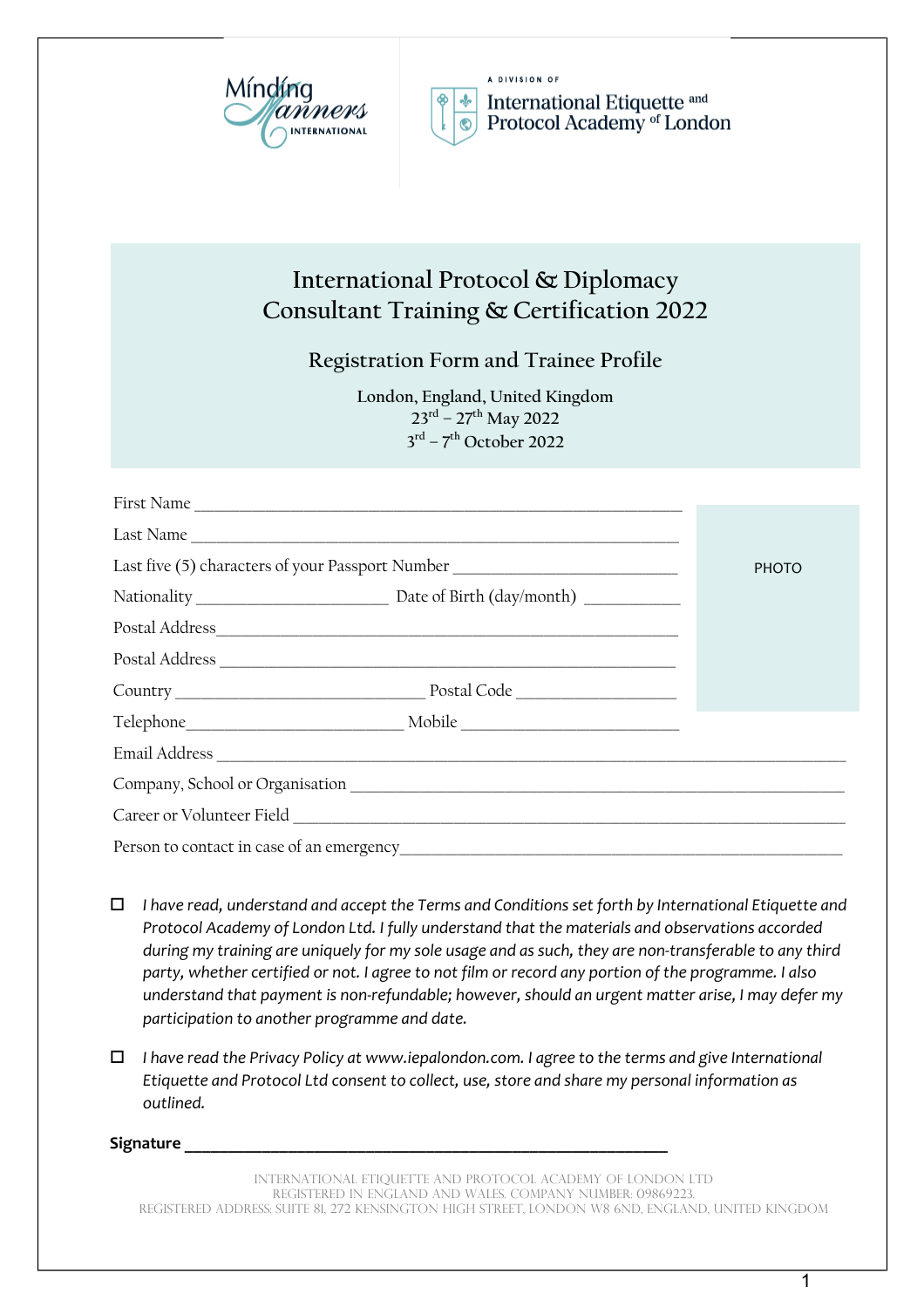# **International Protocol & Diplomacy Consultant Training & Certification**

## **Investment (London):** £5,595.00\* (GBP)

- $\square$  Enclosed is the total payment in the amount of £5,595.00\*
- $\square$  Enclosed is a deposit in the amount of £2,797.50\* (The balance is due six (6) weeks prior to your selected training date.)
- **□** Returning consultants only: Less 10% Enclosed is total payment in the amount of £5,035.50\*

*\* Applicable sales tax will be added, e.g. VAT.* 

*\*\* You may be eligible to receive a refund for VAT. Please check with your accountant directly.*

*\*\*\* Training may be eligible for a tax write-off for continuing education. Check with your accountant.*

Do you have any **dietary restrictions**?  $\Box$ No.  $\Box$ Yes. If yes, please state them here.

Please print your name below, in capital letters, **as you wish it to appear on your Certificate**.

\_\_\_\_\_\_\_\_\_\_\_\_\_\_\_\_\_\_\_\_\_\_\_\_\_\_\_\_\_\_\_\_\_\_\_\_\_\_\_\_\_\_\_\_\_\_\_\_\_\_\_\_\_\_\_\_\_\_\_\_\_\_\_\_\_\_\_\_\_\_\_\_\_\_\_\_\_\_

\_\_\_\_\_\_\_\_\_\_\_\_\_\_\_\_\_\_\_\_\_\_\_\_\_\_\_\_\_\_\_\_\_\_\_\_\_\_\_\_\_\_\_\_\_\_\_\_\_\_\_\_\_\_\_\_\_\_\_\_\_\_\_\_\_\_\_\_\_\_\_\_\_\_\_\_\_\_

For what territory are you registering? (Country)

How did you hear about us?

 $\Box$  Recommendation/Word of mouth

- $\square$  Embassy Magazine
- $\square$  PDI POA
- $\square$  LinkedIn
- $\Box$  Google or another internet browser
- o Other (please specify) \_\_\_\_\_\_\_\_\_\_\_\_\_\_\_\_\_\_\_\_\_\_\_\_\_\_\_\_\_\_\_\_\_\_\_\_\_\_\_\_\_\_\_\_\_\_\_\_\_\_\_\_\_\_\_\_\_\_

# **Training Dates 2022 (please tick your preferred month)**

 $\Box$  23<sup>rd</sup> through 27<sup>th</sup> May 2022

□ 3<sup>rd</sup> through 7<sup>th</sup> **October** 2022

#### **Method of Payment**

Upon receipt of the completed Registration Form, an invoice will be forwarded to enable payment to be made via bank transfer.

Please list your surname as the reference on your payment.

| Jse Only: Registration received | rnt received |
|---------------------------------|--------------|
|---------------------------------|--------------|